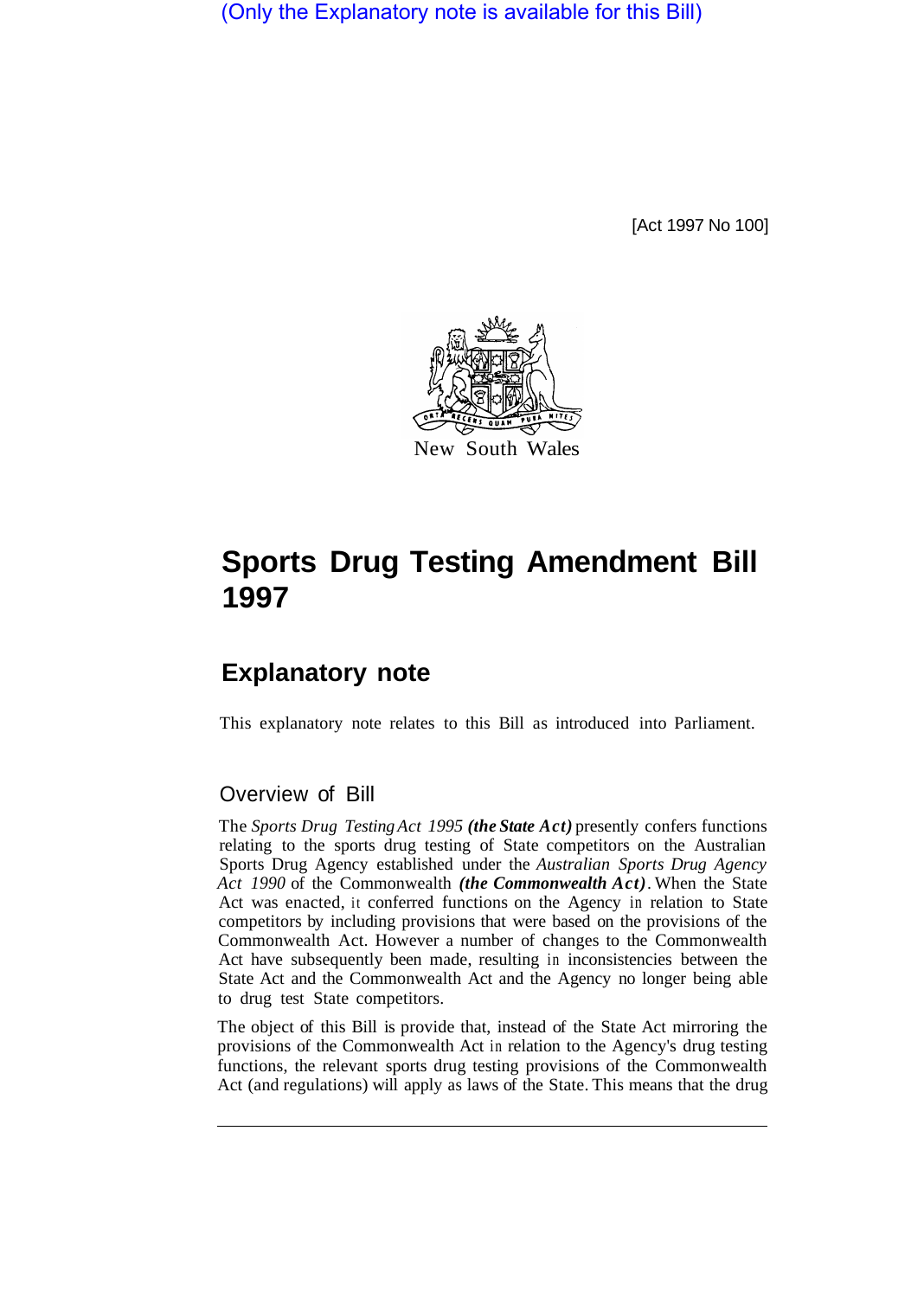Sports Drug Testing Amendment Bill 1997 [Act 1997 No 100]

Explanatory note

testing of State competitors will be done in accordance with the relevant Commonwealth sports drug testing laws (as applied as laws of the State) rather than under the separate and inconsistent provisions of the State Act. The Bill also provides that any future amendment of the Commonwealth laws will automatically apply at the State level unless the regulations under the State Act provide for the amendment to be modified in its application (or to be excluded from so applying).

## Outline of provisions

**Clause 1** sets out the name (also called the short title) of the proposed Act.

**Clause 2** provides for the commencement of the proposed Act on a day or days to be appointed by proclamation.

**Clause 3** is a formal provision giving effect to the amendments to the *Spurts Drug Testing Act 1995* set out in Schedule I.

#### **Schedule 1 Amendments**

**Schedule 1 [1]-[3]** and **[5]-[8]** make amendments that are consequential on the proposed Act providing for the Commonwealth sports drug testing laws to apply as laws of the State. The Agency will, as a result of the proposed Act, no longer carry out sports drug testing functions under the provisions of the State Act, but rather under the new applied provisions scheme.

**Schedule 1 [4]** inserts the definitions of *applied provisions* (meaning the Commonwealth sports drug testing laws that will apply as State laws as a result of the proposed Act) and *Commonwealth sports drug testing laws*. This term refers to the provisions of Part 3 of the Commonwealth Act (that Part deals with the requesting, collecting and testing of samples by the Agency) and the regulations made under those provisions.

**Schedule 1 [9] enables the Agency to exercise its functions under the applied** provisions in relation to State competitors and at the State level generally. Also, the Agency will continue to have such other functions as may be conferred or imposed on it by or under the State Act.

**Schedule 1 [10]** recasts the existing provision specifying the functions of the Agency under the State Act in order to take into account the new applied provisions scheme.